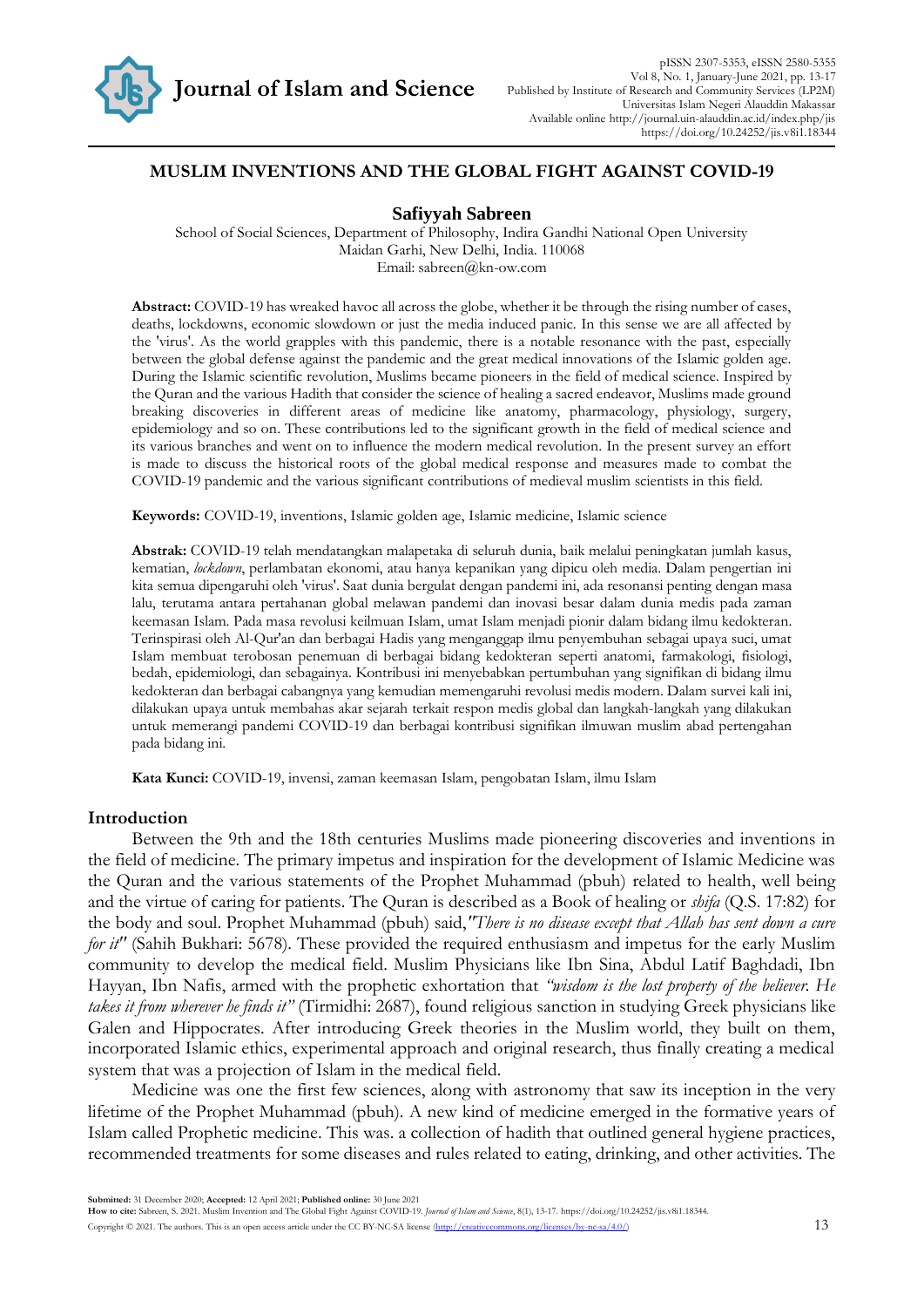famous scholar Ibn Qayyim al-Jawziyya compiled all of these in his book, Tibb al-Nabawi (Prophetic Medicine) which today is the primary source of Islamic Homeopathy.

Prophetic Medicine led to the development of medical science in the Islamic world and as a seed it grew into pioneering research and ground breaking encyclopedic works pertaining to different branches of medicine-Ophthalmology, epidemiology, psychology, pediatrics, gynecology, psychotherapy, hematology, dentistry, surgery, biomedical engineering, medical ethics and so on. To some the term 'Islamic Medicine' or 'Islamic Science' is not appropriate as they claim that science being a secular field has little to nothing to do with any religion. But this is not true in the case of the Islamic Golden Age. The science that was developed in the Islamic world, deserves to be called 'Islamic' not just because it was produced by Muslims. As a matter of fact, many non-Muslims made important contributions to the growth and development of Islamic science. Rather, these sciences deserve the name 'Islamic science' because they are, conceptually speaking, organically related to the fundamental teachings of Islam, the most important of which is the principle of Tawhid. Islamic medicine, in particular, is primarily based upon principles which are derived from the basic teachings of Islam (Bakar, 1991)

Muslim doctors pushed the boundaries of medical science into bold new places and sought to provide the best care and advice they could during epidemics and outbreaks of infectious diseases, and today the guidance given by governments and health practitioners across the world is remarkably similar. The Islamic world encountered a number of pandemics during the course of its history. This enabled Muslim physicians to gather sufficient expertise on the subject of epidemiology. It is imperative to understand that while the Islamic civilization is a theocentric civilization and there are numerous statements of the Prophet Muhammad (pbuh) regarding epidemics being a 'punishment from God' and 'martyrdom for the believers' (Sahih Nukhari: 5402). But such a metaphysical view on epidemics did not deter Muslim scientists from addressing the challenge of an epidemic in a scientific manner. The Muslim civilization balanced these two parallel and self containing visions of reality; one being the physical and scientific aspect of an epidemic and another being the metaphysical explanation of why such a phenomenon occurs. Unlike Christian Europe, the Muslim world did not accept one view at the cost of the other, neither was one view considered more logical than the other. These were accepted as being different sides and reflections of the same phenomenon.

# Dr Osman Bakar elaborates,

*"Islamic Medicine must be ranked amongst the most developed and the most effective medical systems the world has ever known. During the long period of its history, it initiated new medical practices and gave birth to new medical and health institutions which made possible a more systematic organization and development of preventive medicine, medical education, medical ethics, drug production, registration and distribution than ever seen before. These new practices and institutions remain to this day a part and parcel of the very organization of the modern medical system"* (Bakar, 1990).

Today more than ever before, the world has understood the critical importance of the medical field in national and international affairs. A nation's medical innovations and quality of institutions now serve as a vital index to evaluate its ability to deal with crisis. Medical infrastructure and facilities in hospitals, a sufficient supply of protective gear, disinfectants and the urgent need for vaccines are the main requirements of countries around the world. And it is here that we find a profound resonance with our past. Therefore, out of the various medical innovations of the Islamic golden age and its great medical revolution we will be taking a look at a few that have served as our guard and global defense against the current COVID-19 crisis.

# **Medical Inventions in The Islamic World and Their Relevance in The Current World Microbiology and the Germ Theory**

The germ theory or pathogenic theory of disease, being the currently accepted scientific theory for many diseases, states that microorganisms known as pathogens can lead to disease. Diseases caused by pathogens are called infectious diseases and often become epidemics like our current pandemic of COVID-19. Muslim scientists were pioneers of the field of Microbiology or the study of microorganisms even before the invention of the microscope. The existence of unseen microbiological life was postulated in the late Middle Ages by Muslim physicians like Ibn Sina in 1025 who in his book the Canon of Medicine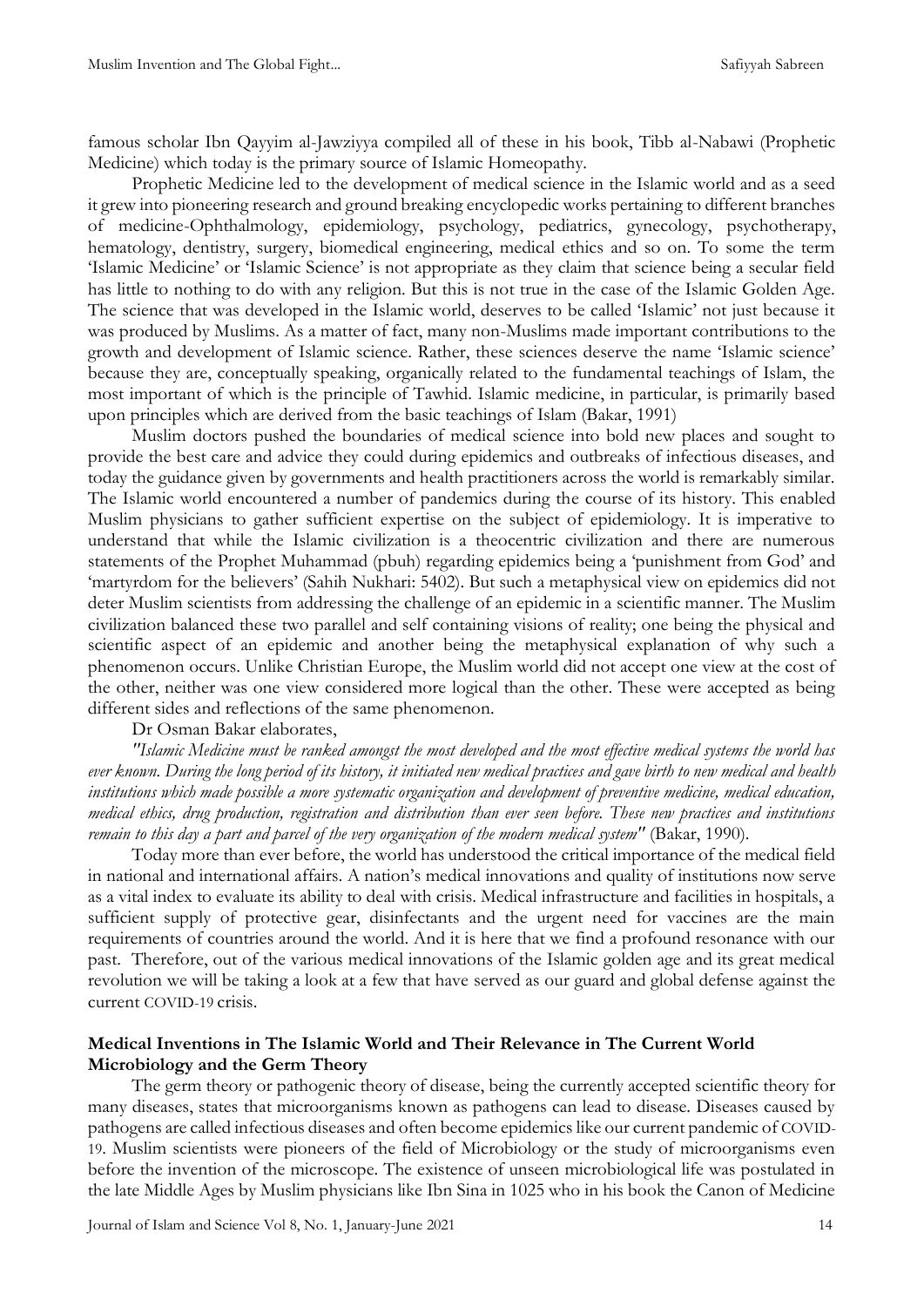writes that his study of contagious diseases eventually led him to conclude that germs are the main carriers of disease. He states explicitly that *"bodily secretion is contaminated by foul earthly bodies before contracting infections"*  (Tschanz, 2017). This is popularly known as Ibn Sina's Microbe theory.

Andalusian physician Ibn Khatima while staying indoors during the Black Death made best use of his 'quarantine' period by studying the nature of the disease and tending to patients. His findings are recorded in his book *Tahsil Gharad al-Qasd fi Tafsil al-Marad al-Wafid* (The fulfilment of the Inquirer's Aim Concerning All About the Invading Epidemic) (Syed, 2002). He is credited to be the first to discover bacteria and microorganisms, centuries before Antonie van Leeuwenhoek (1676), the Dutch scientist who was ridiculed for his discovery of the microbial world using a single-lens microscope of his own design.

Ibn al-Khatib, another Andalusian polymath in the 14th century explored the idea of transmission of disease through contagion, centuries before Louis Pasteur conducted his experiments in Europe. In his treatise, On the Plague, Ibn al-Khatib writes, *"The existence of contagion is established by experience [and] by trustworthy reports on transmission by garments, vessels, earrings; by the spread of it by persons from one house, by infection of a healthy sea-port by an arrival from an infected land [and] by the immunity of isolated individuals"* (Byrne, 2012) Akshamsaddin, an influential Ottoman religious figure and a mystic saint in the 15th Century postulated the existence of microbes (Taskopruluzade, 2013) and he wrote *"It is incorrect to assume that diseases appear one by one in humans. Disease infects by spreading from one person to another. This infection occurs through 'seeds' that are so small they cannot be seen but are alive"* (Osman, 1969).

## **Vaccinations and Immunology**

Since the beginning of 2020 and the outbreak of the pandemic, there has been a global race to prepare a vaccine for COVID-19. Many pharmaceutical companies have been putting effort into getting a vaccine ready before the end of the year. Among the various medical innovations introduced by Muslim physicians included are the discovery of the immune system and vaccinations (Bin Murad, 1991; Hunke, 1962). Al-Razi distinguished smallpox from measles for the first time in medical history. He went on to write the first recorded theory of acquired immunity, noting that a smallpox infection protected its survivors from future infections. In *Al-Judari wa al-Hasbah*, he explains what was to become the critical first step in the global eradication of smallpox-the concept that a single disease could alter an individual so that he or she became resistant to that disease in the future. The practice of inoculation against small pox became widespread in the Muslim world.

In 1717, Lady Montagu, the wife of an English Ambassador arrived at the court of the Ottoman Empire.While living in Istanbul, she noted that the local practice of deliberately stimulating a mild form of the disease through inoculation conferred immunity (Miller, 1957). An account of the variolation is described by Lady Mary Wortley Montagu in a letter to her acquaintance in 1717 (Stearns, 1950). This is how she introduced Europe (Maitland, 1722) to the modern concept of vaccination as it was practiced in the Ottoman Empire (Woodville, 1796). This import of technology from the Muslim world to Europe played a critical rle in the eventual eradication of small pox.

#### **Quarantine and Travel Bans**

Islam is essentially a spiritual/religious tradition and a theocentric civilization, nonetheless it emphasizes on the potency of physical causes and importance of taking physical and scientific means. While in the Medieval European world, sacrifices, magic, religious ceremonies were performed and miracles were expected from saints during the outbreaks of epidemics. In the Islamic world the clear instructions of Prophet Muhammed (pbuh) were followed. He (pbuh) said *"If you hear of an epidemic in a land, then do not go into it. If it happens in the area where you are, then do not go out of it"* (Sahih Bukhari, 5396). The Prophet's word was taken as the ultimate guidance on all matters and thus for the first time in history the concept of a public and institutionalized quarantine was developed in the Muslim world. During the reign of the second Caliph Umar, the area of the Levant was affected by an epidemic. Before entering the region Umar was made aware of the situation and he decided to hold a consultation with the earlier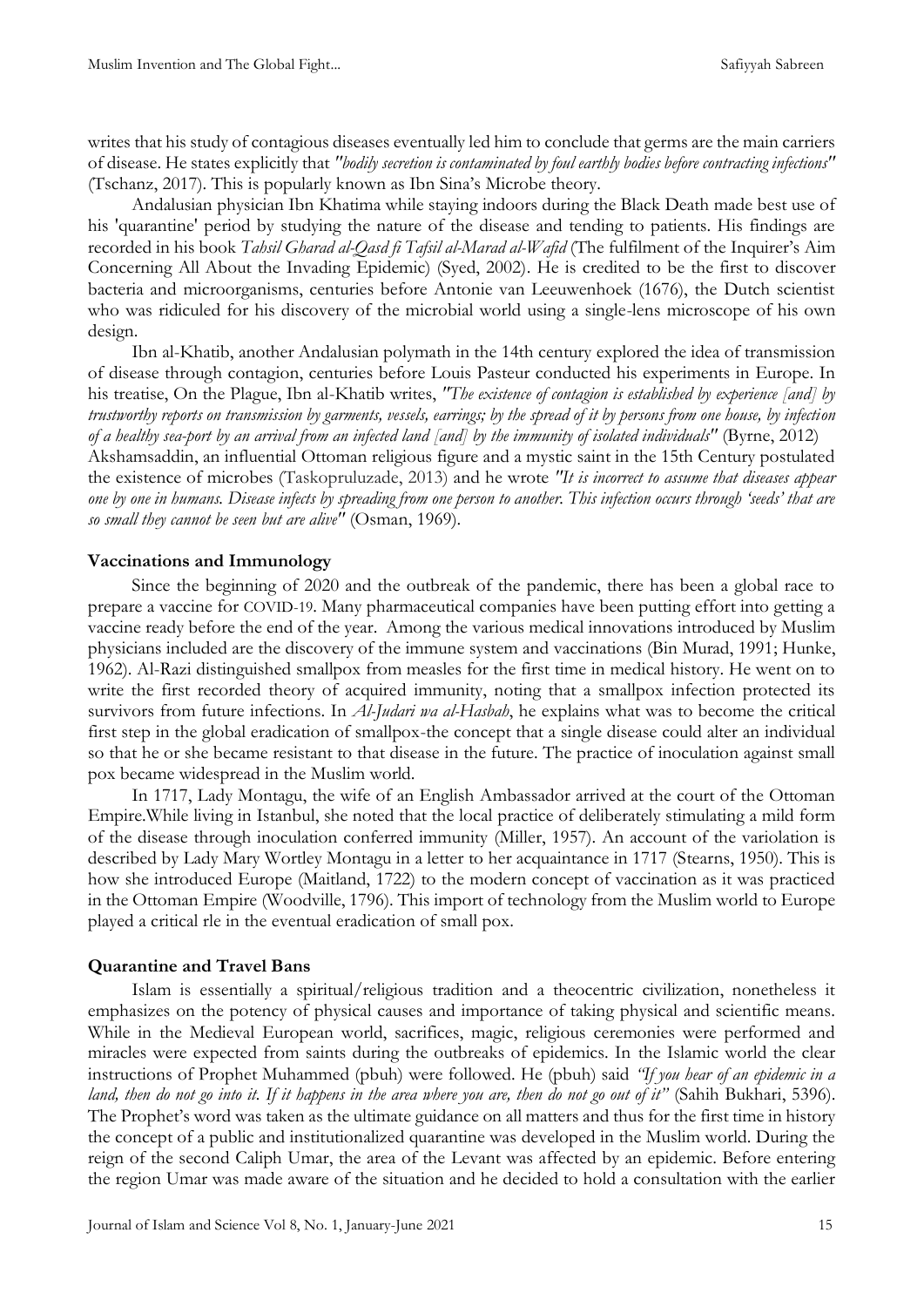companions of the Prophet (pbuh). Umar along with his entourage did not enter the city and moreover understood this whole event from a spiritual perspective (Tabari,1980).

Many of the Prophet's (pbuh) statements encouraged the practice of social distancing and quarantine in the time of an epidemic. He said, *"The cattle suffering from a disease should not be mixed up with healthy cattle or said "Do not put a patient with a healthy person as a precaution."* (Sahih Bukhari, 5771). He singled out the practice of social distancing with regards to infectious diseases when he said, *"One should run away from the leper as one runs away from a lion."* (Sahih Bukhari, 5707). We have seen from the very beginning of the COVID-19 pandemic that the primary reason for the rapid spread of the infection and its vast reach across the globe was due to infected people, whether symptomatic or asymptomatic travelling from one location to another. The most effective way to confine and contain the spread of the infection was lockdowns and travel bans.

### **Hospitals**

One of the greatest achievements of Islam and its significant contributions to the modern world is the institution of a hospital. While other civilizations had health care centers, the institution of a hospital is an invention of the Islamic civilization (Tschanz, 2003; Miller, 2006). The first hospital in Islam was the mobile hospital, located in a tent during the Battle of Khandaq (627 CE) set up by the instruction of the Prophet (pbuh) himself. Quickly the idea of mobile hospitals evolved into fully functional hospitals in all the big cities of the Muslim world. Between the 9th and 13th centuries five hospitals were built in Baghdad, Damascus and Cairo, Rayy and Mecca and Medina. These were called Bimaristans.

Resembling the modern hospital complex, these Bimaristans were the first to require medical diplomas to license doctors. Medical students were given rigorous training both in theory and medical practice by the chief physician of the Bimaristan. Only after passing the final exam would the students receive a license to practice medicine. The Bimaristans had separate wards for different diseases, a library for doctors, a pharmacy and a laboratory within the building. Every department had an officer-in-charge and a supervising specialist. By the 10th century laws were passed to keep hospitals open 24 hours a day. Baghdad was also known to have a separate hospital for convicts. (Khairallah & Haddad, 1936)

The concept of a hospital as a secular public institution inspired Europe and eventually became a global necessity of today. It was as late as the 13th Century, that Europe began to adopt the Islamic Hospital (Bimaristan). In the words of historian George Sarton, *"We have reason to believe that when, during the crusades, Europe at last began to establish hospitals, they were inspired by the Arabs of the Near East. The first hospital in Paris, was founded by Louis IX after his return from the crusade of 1254-1260"* (Sarton, 1948). But while the hospital may be a Muslim invention, there is a big difference between the Islamic hospital and the modern hospital and healthcare in general. The Islamic hospitals or Bimaristans were 100% free, complete philanthropic institutions. Even though the budgets were high for the maintenance of these complexes, the salaries of the doctors etc, all of that was taken care of by state endowments or waqf (Islamic trusts). On the contrary modern healthcare is a highly capitalistic corporate enterprise.

#### **Soaps**

During the first few weeks of the outbreak of the COVID-19 pandemic, the World Health Organization issued a global advisory emphasizing on hand hygiene to prevent the spread of the virus. The regular hand washing throughout the day has now become a part of our daily regiment. Islam as a complete way of life, emphasizes on personal and public hygeine. The first and foremost Islamic injunction of *Salah* or prayer places the ritual washing (Ghusl and Wudhu) as its primary condition. Muslims are required to pray five times a day and that requires obligatory washing of hands, face, arms, nose, ears etc called *Wudhu*. The Prophet (pbuh) called hygiene and cleanliness half of faith (Sahih Muslim: 223). That tells us the central position of hygiene in the religion of Islam. It was because of influences like these that Muslims invented hard soaps (Al Hassan, 2001).

Journal of Islam and Science Vol 8, No. 1, January-June 2021 16 Consequently, in the Muslim world, soap making became an established industry. Recipes for soap making are found in Razi's books. Soaps are made by mixing fatty oils or fats with alkali. Even Alkali is a Muslim invention and the name Alkali is a transduction of the Arabic name for the substance *alqeli*. In